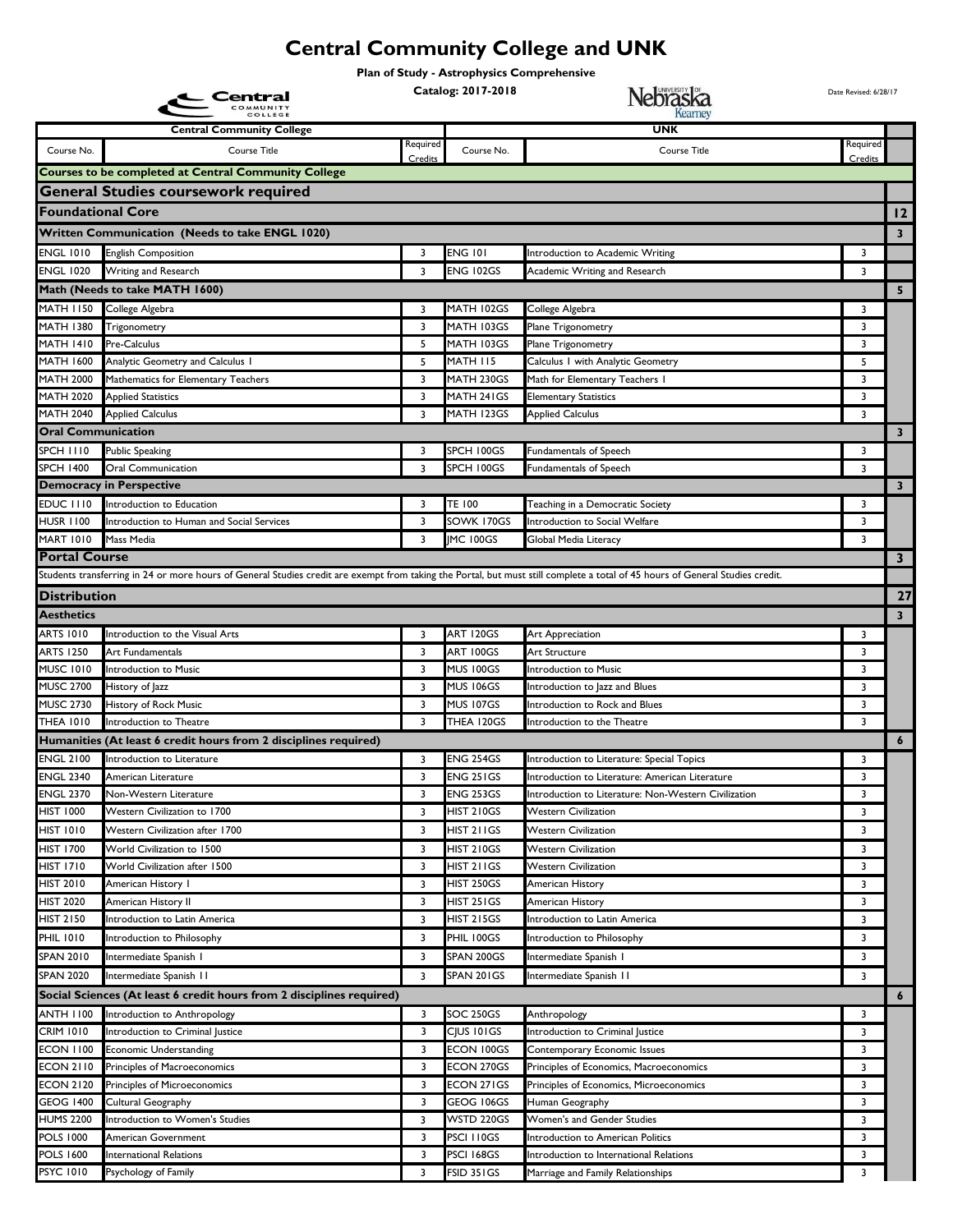|                  | <b>Central Community College</b>                                                                                 |                |                          | UNK                                                                                                                                                      |                     |              |
|------------------|------------------------------------------------------------------------------------------------------------------|----------------|--------------------------|----------------------------------------------------------------------------------------------------------------------------------------------------------|---------------------|--------------|
| Course No.       | Course Title                                                                                                     | Required       | Course No.               | Course Title                                                                                                                                             | Required<br>Credits |              |
| <b>PSYC 1810</b> | Introduction to Psychology                                                                                       | Credits<br>3   | PSY 203GS                | General Psychology                                                                                                                                       | 3                   |              |
| <b>PSYC 2890</b> | Developmental Psychology                                                                                         | 3              | <b>PSY 230GS</b>         | Human Development                                                                                                                                        | 3                   |              |
| SOCI 1010        | Introduction to Sociology                                                                                        | 3              | SOC 100GS                | <b>Introduction to Sociology</b>                                                                                                                         | 3                   |              |
| SOIC 2150        | Issues of Unity and Diversity                                                                                    | 3              | ETHS 101GS               | Introduction to Ethnic Studies                                                                                                                           | 3                   |              |
| SOCI 2160        | Marriage and Family                                                                                              | 3              | <b>FSID 351GS</b>        | Marriage and Family Relationships                                                                                                                        | 3                   |              |
|                  | Natural Sciences (Needs to take PHYS 2110 and one of the course in a different discipline)                       |                |                          |                                                                                                                                                          |                     | 8            |
| <b>BIOS 1010</b> | <b>General Biology</b>                                                                                           | 4              | <b>BIOL 103GS</b>        | <b>General Biology</b>                                                                                                                                   | $\overline{4}$      |              |
| <b>BIOS 1090</b> | General Botany                                                                                                   | 4              | <b>BIOL 105GS</b>        | <b>Biology I</b>                                                                                                                                         | $\overline{4}$      |              |
| <b>BIOS 1120</b> | Principles of Zoology                                                                                            | $\overline{4}$ | <b>BIOL 106GS</b>        | <b>Biology II</b>                                                                                                                                        | $\overline{4}$      |              |
| <b>BIOS 2490</b> | Principles of Microbiology                                                                                       | $\overline{4}$ | <b>BIOL 211GS</b>        | Human Microbiology                                                                                                                                       | $\overline{4}$      |              |
| CHEM 1050        | <b>Elements of Chemistry</b>                                                                                     | 4              | CHEM 145GS               | Introductory Chemistry                                                                                                                                   | $\overline{4}$      |              |
| CHEM 1060        | Basics of Organic Chemistry                                                                                      | $\overline{4}$ | CHEM 150GS               | Introduction to Organic and Biochemistry                                                                                                                 | 4                   |              |
|                  |                                                                                                                  |                | CHEM 160GS               | General Chemistry                                                                                                                                        | 3                   |              |
| <b>CHEM 1090</b> | General Chemistry                                                                                                | 4              | CHEM 160LGS              | General Chemistry Laboratory                                                                                                                             |                     |              |
|                  |                                                                                                                  | 4              | CHEM 161GS               | <b>General Chemistry</b>                                                                                                                                 | 3                   |              |
| CHEM 1100        | General Chemistry II                                                                                             |                | CHEM 161LGS              | General Chemistry Laboratory                                                                                                                             |                     |              |
| <b>PHYS 1500</b> | Introduction to Physical Geography with Lab                                                                      | 4              | GEOG 102GS               | Physical Geography II: The Lithosphere                                                                                                                   | 4                   |              |
| <b>BIOS 1060</b> | <b>Environmental Science</b>                                                                                     | 3              | PHYS 201GS               | Earth Science                                                                                                                                            | $\overline{4}$      |              |
| <b>BIOS 1070</b> | Environmental Science Lab                                                                                        | $\mathbf{I}$   |                          |                                                                                                                                                          |                     |              |
| <b>PHYS 1010</b> | Earth Science                                                                                                    | 3              | PHYS 201GS               | Earth Science                                                                                                                                            | 4                   |              |
| PHYS 1100        | Physical Science                                                                                                 | $\overline{4}$ | PHYS 100GS               | <b>Physical Science</b>                                                                                                                                  | 3                   |              |
|                  |                                                                                                                  |                | PHYS 100LGS              | Physical Science Laboratory                                                                                                                              |                     |              |
| <b>PHYS 1410</b> | General Physics I                                                                                                | 5              | PHYS 205GS               | General Physics I                                                                                                                                        | $\overline{4}$      |              |
|                  |                                                                                                                  |                | PHYS 205LGS              | Physics I Laboratory                                                                                                                                     | $\blacksquare$      |              |
| <b>PHYS 1420</b> | General Physics II                                                                                               | 5              | PHYS 206GS               | General Physics II                                                                                                                                       | 4                   |              |
|                  |                                                                                                                  |                | PHYS 206LGS              | Physics II Laboratory                                                                                                                                    | $\blacksquare$      |              |
| PHYS 2010        | Meteorology: Intro to Atmosphere                                                                                 | $\overline{4}$ | PHYS 209GS<br>PHYS 275GS | Meteorology<br>General Physics I (Calculus)                                                                                                              | 3<br>$\overline{4}$ |              |
| PHYS 2110        | General Physics I with Calculus                                                                                  | 5              | PHYS 275LGS              | General Physics I (Calculus) Laboratory                                                                                                                  | $\blacksquare$      |              |
|                  |                                                                                                                  |                | PHYS 276GS               | General Physics II (Calculus)                                                                                                                            | 4                   |              |
| <b>PHYS 2120</b> | General Physics II with Calculus                                                                                 | 5              | PHYS 276LGS              | General Physics II (Calculus) Laboratory                                                                                                                 | $\mathbf{I}$        |              |
|                  | Analytical and Quantitative Thought (Will need to take the course at UNK because CCC doesn't have an equivalent) |                |                          |                                                                                                                                                          |                     | $\mathbf{3}$ |
| <b>MATH 2020</b> | <b>Applied Statistics</b>                                                                                        | 3              | MGT 233GS                | <b>Business Statistics</b>                                                                                                                               | 3                   |              |
| <b>BSAD 2020</b> | <b>Business Statistics</b>                                                                                       | 3              | MGT 233GS                | <b>Business Statistics</b>                                                                                                                               | 3                   |              |
| <b>BTEC 1110</b> | Computer and Internet Literacy                                                                                   | 3              | CSIT 108GS               | Computers in Society                                                                                                                                     | 3                   |              |
| <b>BTEC 1710</b> | <b>Word Specialist</b>                                                                                           | $\overline{2}$ |                          |                                                                                                                                                          |                     |              |
| <b>BTEC 2310</b> | Microsoft Excel Specialist Certification Preparation                                                             | -1             | CSIT 1001GS              | <b>Computing Environments: Word Processing</b>                                                                                                           | 3                   |              |
| <b>BTEC 1720</b> | <b>Excel Specialist</b>                                                                                          | $\overline{2}$ | <b>CSIT 1002GS</b>       |                                                                                                                                                          |                     |              |
| <b>BTEC 2320</b> | Microsoft Excel Specialist Certification Preparation                                                             | ı.             |                          | <b>Computing Environments: Spreadsheet</b>                                                                                                               | 3                   |              |
| <b>BTEC 1740</b> | Access Specialist                                                                                                | $\overline{2}$ | CSIT 1003 GS             | Computing Environments: Date Base                                                                                                                        | 3                   |              |
| <b>BTEC 2340</b> | Microsoft Access Specialist Certification Preparation                                                            | 1              |                          |                                                                                                                                                          |                     |              |
| <b>INFO 1100</b> | Introduction to Information Technology and Systems                                                               | 3              | <b>ITEC 150GS</b>        | Internetworking Literacy                                                                                                                                 | 3                   |              |
| <b>INFO 1120</b> | Microcomputer Applications                                                                                       | 3              | MIS 182GS                | Software Productivity Tools                                                                                                                              | 3                   |              |
| <b>INFO 1210</b> | Spreadsheets                                                                                                     | 3              | CSIT 1002GS              | Computing Environments: Spreadsheet                                                                                                                      | 3                   |              |
| <b>INFO 1380</b> | Technology in Society                                                                                            | 3              | CSIT 108GS               | Computers in Society                                                                                                                                     | 3                   |              |
| <b>INFO 1670</b> | <b>IT Essentials</b>                                                                                             | 3              | ITEC 150GS               | Internetworking Literacy                                                                                                                                 | 3                   |              |
| <b>INFO 1700</b> | Database Concepts and Design                                                                                     | 3              | CSIT 1003GS              | Computing Environments: Date Base                                                                                                                        | 3                   |              |
| <b>INFO 1800</b> | Visual Basic Programming                                                                                         | 3              | CSIT IIIGS               | <b>Applied Computer Programming</b>                                                                                                                      | 3                   |              |
| <b>INFO 2820</b> | <b>JAVA Programing</b>                                                                                           | 3              | CSIT 130GS               | Introduction to Computer Science                                                                                                                         | $\overline{4}$      |              |
| <b>INFO 2830</b> | C# Programming                                                                                                   | 3              | CSIT IIIGS               | <b>Applied Computer Programming</b>                                                                                                                      | 3                   |              |
| <b>MUSC 1470</b> | Music Theory I                                                                                                   | 3              | <b>MUS 200GS</b>         | Theory I                                                                                                                                                 | 3                   |              |
| <b>Wellness</b>  |                                                                                                                  |                |                          |                                                                                                                                                          |                     | $\bf{0}$     |
| <b>NUTR 1470</b> | Nutrition                                                                                                        | 3              | FSID 110GS               | Introduction to Nutrition                                                                                                                                | 3                   |              |
| <b>BSAD 1010</b> | Consumer Problems                                                                                                | 3              | <b>FSID 160GS</b>        | Personal Money Management                                                                                                                                | 3                   |              |
| <b>PSYC 2860</b> | Abnormal Psychology                                                                                              | 3              | <b>PSY 231GS</b>         | Abnormal Behavior and Society                                                                                                                            | 3                   |              |
| PHED 1050        | Physical Education-Walking and Jogging                                                                           | 3              | <b>PE 110GS</b>          | <b>Basic Sports</b>                                                                                                                                      | 3                   |              |
| <b>PHED 1400</b> | Personal Health                                                                                                  | 3              | <b>PE 150GS</b>          | Healthy, Wealthy and Wise                                                                                                                                | 3                   |              |
|                  |                                                                                                                  |                |                          | Need to reach 27 credit hour minimum in Distribution (Aesthetics, Humanities, Social Sciences, Natural Sciences, Analytical and Quantitative Thought and |                     | L            |
|                  | Wellness) - Pick I more credit                                                                                   |                |                          |                                                                                                                                                          |                     |              |
| Capstone         |                                                                                                                  |                |                          |                                                                                                                                                          |                     |              |
|                  |                                                                                                                  |                |                          |                                                                                                                                                          |                     |              |
|                  | Transfer students must take this course at UNK                                                                   |                |                          |                                                                                                                                                          |                     |              |
|                  | <b>BS Science - related courses requirements</b>                                                                 |                |                          |                                                                                                                                                          |                     | 8            |
|                  | CHFM 1090 General Chemistry                                                                                      |                | <b>CHEM 160</b>          | <b>General Chemistry</b>                                                                                                                                 | 3                   |              |